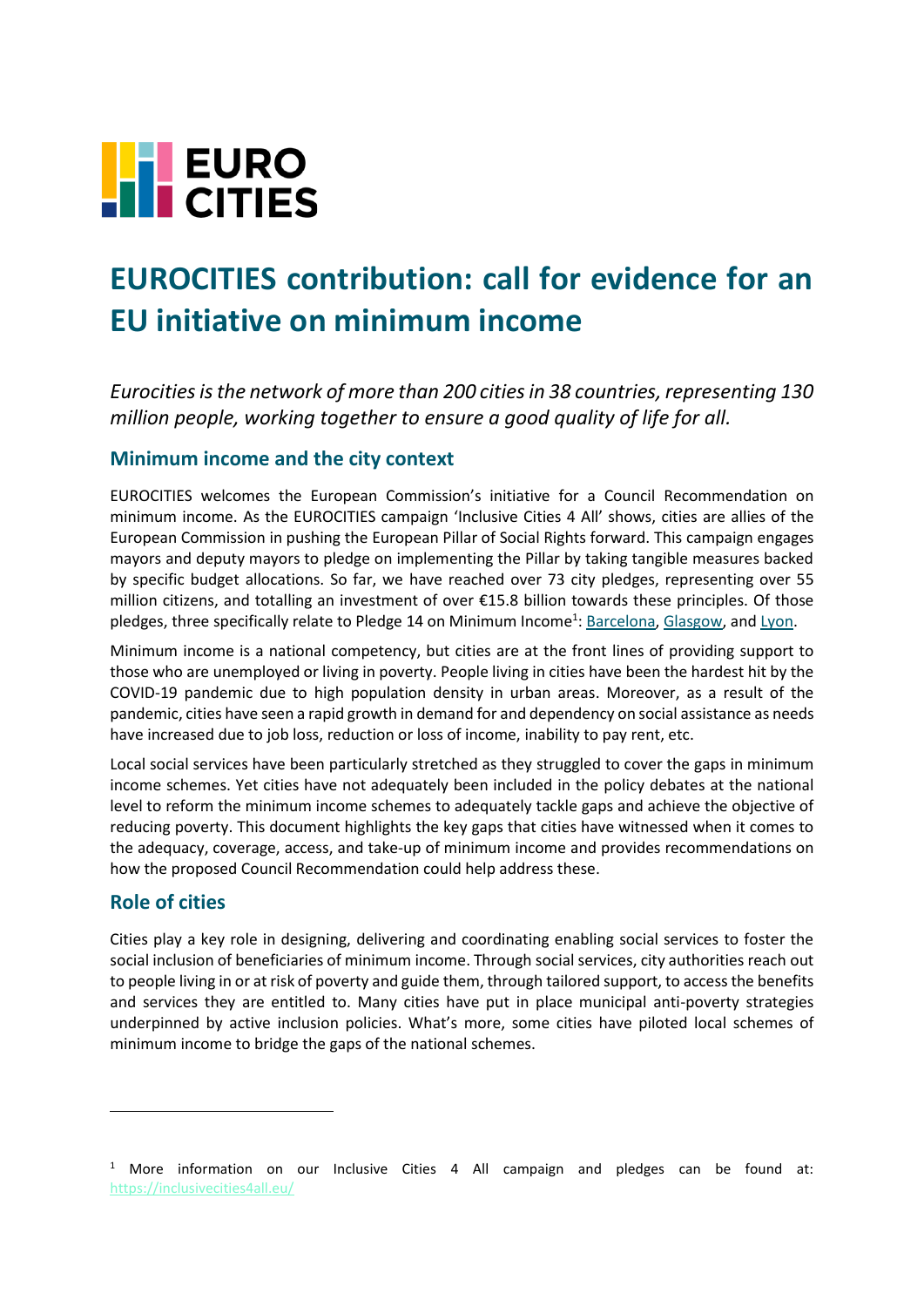Cities are taking measures (see Annex 1) to address gaps and obstacles to minimum income by:

- Piloting local minimum income schemes with a focus either on certain deprived urban neighbourhoods (e.g. Barcelona) or certain vulnerable groups of people (Lyon, Berlin);
- Conducting feasibility studies of guaranteed minimum income (Glasgow, Helsinki, Utrecht)
- Raising public awareness by organising citizens' consultations to address the shortcomings with minimum income schemes and debate feasibility of basic income – e.g. Paris, Nantes
- Pledging to do more via political commitments approved by their city council to sign up to principle 14 of the European Pillar of Social Rights on minimum income as part of the Eurocities campaign 'Inclusive Cities 4 All' – [Barcelona pledge,](https://inclusivecities4all.eu/wp-content/uploads/2019/10/Barcelona-pledge-Principle-14-1.pdf) [Glasgow pledge,](https://inclusivecities4all.eu/wp-content/uploads/2020/09/Glasgow-pledge-minimum-income-2.pdf) [Lyon pledge](https://inclusivecities4all.eu/wp-content/uploads/2021/03/Pledge_Lyon-15-March-2021.pdf)

## **Key challenges that need to be covered by the Recommendation**

#### **Adequacy:**

Across the board, cities highlight the challenge of **minimum income schemes that are not adequate to live above the poverty line**. Challenges arise where the support level is set at the national level and fails to reflect the differences in cost of living that exist between rural and urban settings but also between different cities in a given country as well (big size cities vs medium or small size cities and towns). Creating a framework to tackle adequacy at the EU level is fundamental to protect people from poverty but also to **prevent 'poverty migration'** that cities in Western Europe witness with increasing numbers of Eastern Europeans moving to their cities in search for better life. Poverty migration refers to instances where individuals move from one EU country to another due to the inadequacy of benefits in their home country.

#### **Coverage and access:**

Poverty is rapidly rising in cities, and the COVID-19 crisis has seen a rise in new groups in need of support in cities. Cities are seeing **more young people and young families with children reaching out for social assistance**. The rates of child poverty in most cities is higher than the national average in the given country. Data from cities compiled in a [Eurocities report](https://eurocities.eu/wp-content/uploads/2021/01/Eurocities-report-on-fighting-child-poverty-in-European-cities_Dec-2020.pdf) shows that children living in the most deprived urban areas have a risk of poverty that is three to ten times higher. When it comes to youth, certain EU countries do not allow access to minimum income to young people before they reach a certain age (e.g.: 25 years old in France). This creates gaps that leave young people, the age group with the highest rate of unemployment in the EU, struggling to make ends meet.

Cities with high levels of migration are also faced the additional challenge of how to provide support to **migrants**, particularly those who are **undocumented**. These migrants tend to be most active in the informal economy, working in tourism, hospitality, domestic work, and/or self-employed. They are now coming forward to ask cities for help. This is the case for thousands of Brazilians in Amsterdam, Filipinos in Milan. In cities like Madrid and Barcelona, this involves (primarily undocumented) migrant families without support networks to help them.

While the profile of the groups needing support is changing, cities witness that these persons still tend to come from the same areas and neighbourhoods of the city. This highlights the territorial dimension of poverty and as well as the need for territorial approaches, given that **deprived areas are where social challenges are concentrated.**

Given these challenges, cities are faced with having to adapt their services to these new groups and to manage the risk of child and family poverty in the long run as well. However, in many countries, national laws and regulations prevent cities from giving out help and support services to non-Europeans and sometimes, even to non-nationals. Therefore, **there is a need for a European**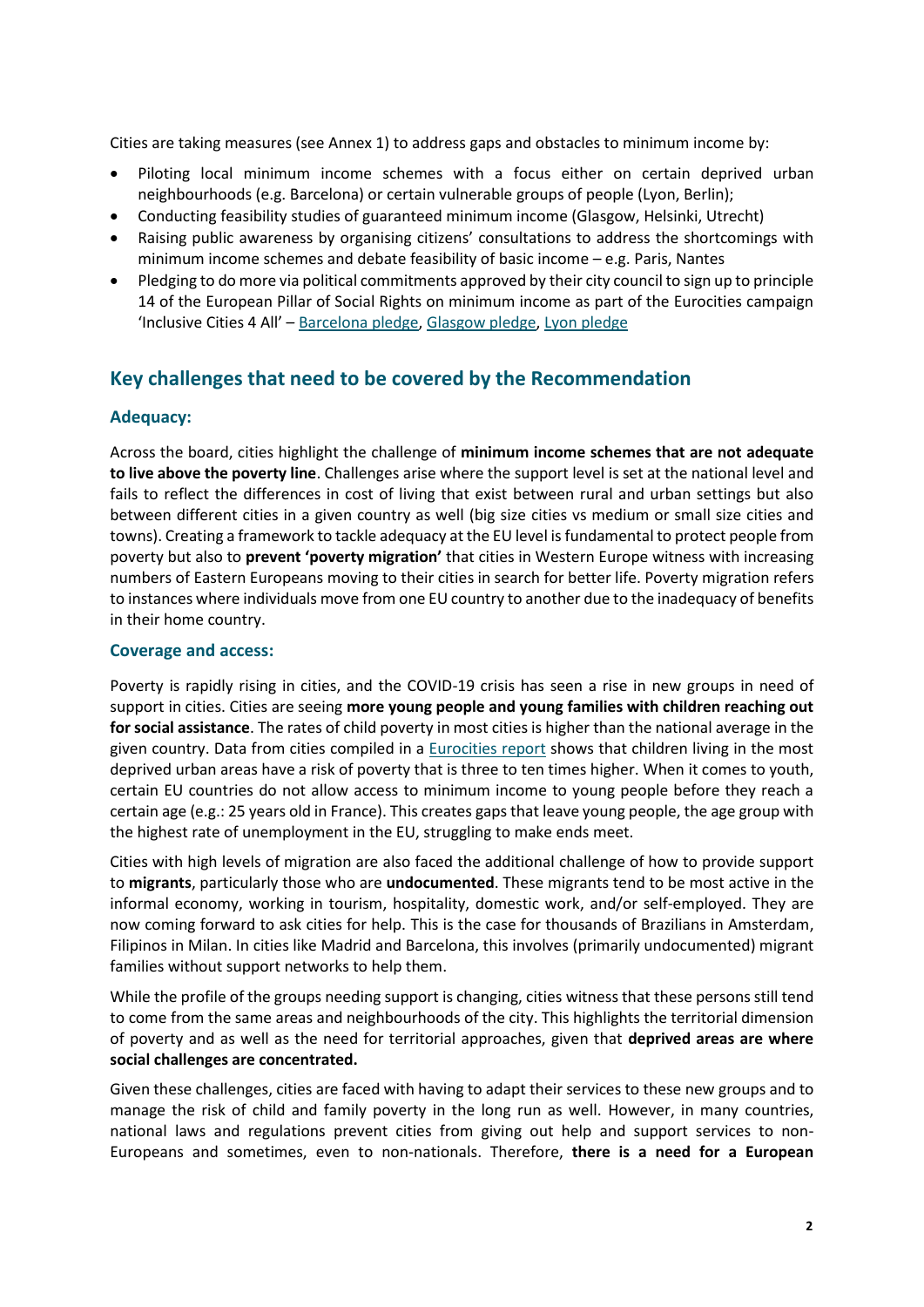**framework to fight poverty**, which should acknowledge poverty migration within the EU as well as the need for essential support services to be accessible for refugees and asylum-seekers in Europe.

#### **Take-up:**

Cities lament the **lack of indicators in place on access to benefits**(i.e. the capacity of minimum income schemes to reach those in need). There are also **no indicators on "non-take-up"** either. The gap between the coverage of minimum income schemes and the actual non-take-up of benefits can be large. Cities highlight a lack of awareness of eligibility, high requirements and administrative complexity, social stigmatization, lack of information, and miseducation as key reasons for non-take up. Some cities have tried to overcome this challenge through information campaigns or working with other partners to raise awareness of available support (e.g.: Munich works with civil society to reach new migrants arriving).

#### **How can the EU Recommendation address these gaps?**

- 1) The Recommendation should acknowledge the territorial dimension of poverty and the concentration of social exclusion in the most deprived urban areas. As such, the Recommendation must ensure that EU and Member states take account of the urban perspective as well as involve cities in the design and implementation of minimum income schemes. The recommendations from the Urban Agenda partnership on urban poverty should be recognised and used as building blocks towards improving minimum income schemes and enabling services.
- 2) The Recommendation must address the adequacy of support. Minimum income schemes need to reflect the real costs of living depending on where the recipient resides to ensure that minimum income recipients do not live below the poverty line.
- 3) EU member states should ensure that minimum income schemes are accessible to new and emerging at-risk groups. Moreover, the Recommendation on minimum income should consider how minimum income policies can go hand in hand with existing EU policies such as the Child and Youth Guarantees, the Disability Strategy, etc. Minimum income should seek mutually reinforce these policies, rather than be a substitute for other types of social support.
- 4) Ensure a strong monitoring and governance framework which includes the collection of data on access to benefits – specifically the capacity of minimum income schemes to reach those in need – and on non-take-up rates to ensure that minimum income schemes are adequately tailored to reach and support those with the greatest need.
- 5) Ensure a focus on tackling gender-based inequalities and the feminisation of poverty and social exclusion.
- 6) The European Commission should use the experiences and lessons learned from recent pilots of urban innovative actions on minimum income to inform the Recommendation on minimum income as a necessary policy to fight poverty and social exclusion in European cities and countries.
- 7) The Recommendation should adopt the integrated approach of active inclusion and ensure that besides improving income support, minimum income are real schemes that include accompanying enabling social services and active labour market measures to ensure that beneficiaries get tailored support to develop their pathways to (re-)integration into society and possibly into the labour market, for people who can work.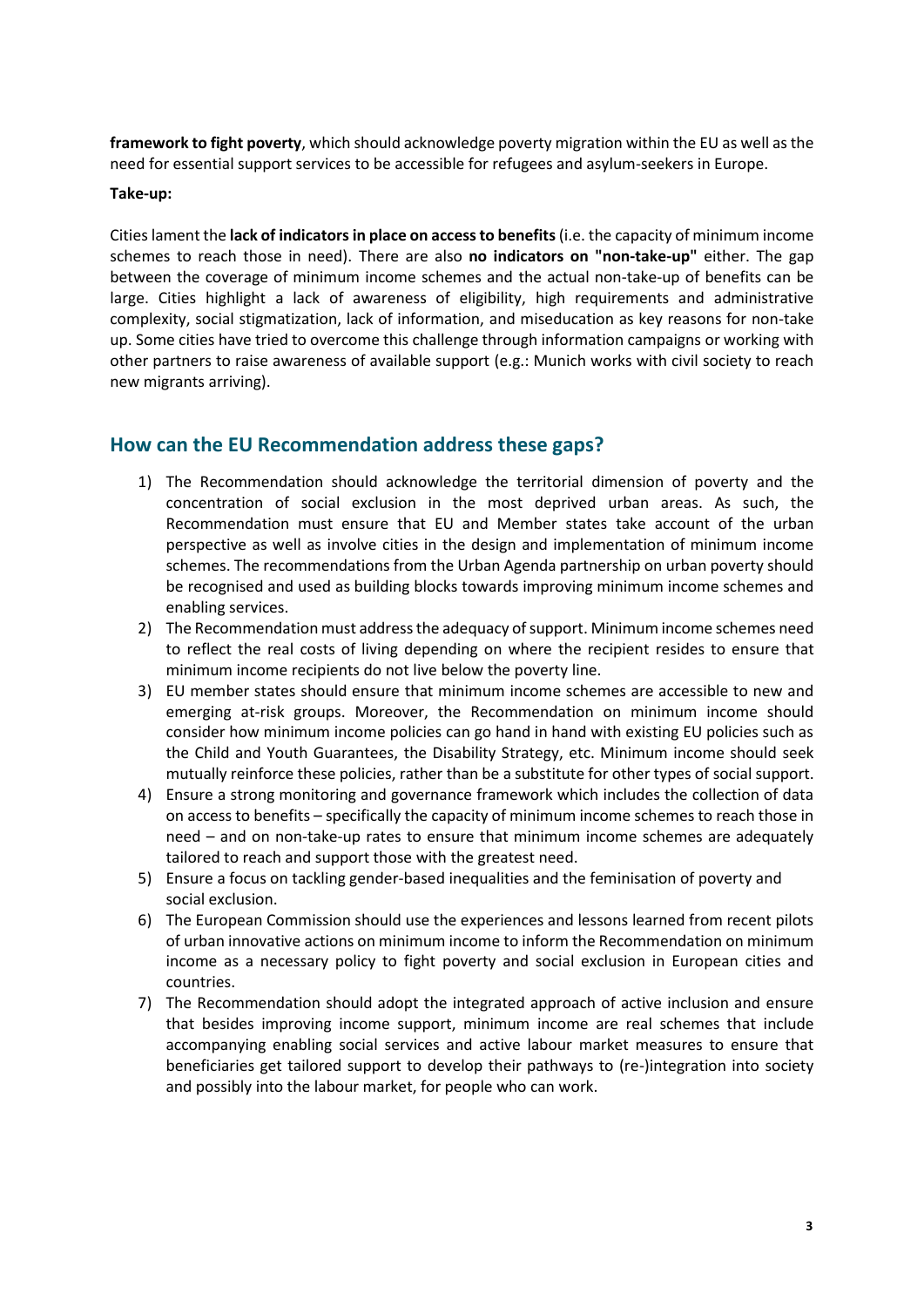## **ANNEX 1. Examples of minimum income pilot projects from cities:**

### **Barcelona**

Barcelona has carried out a pilot project[, B-MINCOME,](https://uia-initiative.eu/en/uia-cities/barcelona) from 2017 to 2020. The BMINCOME, combines a minimum guaranteed income (called Municipal Inclusion Support -SMI) with active social policies for mutual and solidarity-based economies, adopting local digital currency for boosting local trade. The aim was to reach up to 1,000 vulnerable households, with a steady income for the duration of the pilot, whose amount is based on several criteria and the composition of the household. The city invested €17 million (co-funded with €5 million from the EU Urban Innovative Action initiative) in the pilot.

Four active policies enabled citizens to exit the condition of poverty through the development of social entrepreneurial skills into different areas of solidarity economy:

1. Training programme and employment plans, implemented with an active involvement of NGO and associations located in the area.

2. Social economy programme for the creation of cooperative, social, solidarity economy and community- interest projects

3. Housing renovation programme, support to rent out rooms to improve income. Not implemented as expected.

4. Community participation programmes for common-interest projects.

A total of 3,700 people benefitted from B-MINCOME equal to 952 households in the ten neighbourhoods of the Besòs axis. About 84% of SMI recipients are women, receiving about 480 euros on average per month for two years. Results show that having a guaranteed minimum income has reduced material deprivation, increased the level of well-being, and encouraged participation in community activities. Hence, it has reduced financial uncertainty for the duration of the project and generated overall satisfaction. The implementation of the digital currency experimented in BMINCOME proved to be efficient in boosting local economy

The pilot was so successful that as a next step, another pilot is planned in cooperation with the national government to define the best way to include people receiving minimum income into the labour market.

#### **Berlin**

The Berlin Senate created the Solidary Basic Income scheme as an additional tool for promoting the development of the labour market, fully financed by the State of Berlin for a period of five years with a total budget of € 167 million.

The Solidary Basic Income meets three key targets:

- 1) It provides work in the early stages of long-term unemployment.
- 2) It helps participants build up key competencies and skills and promotes transition to the general labour market.
- 3) It also promotes permanent employment that benefits society.

If there is no transition to regular employment within the five years, the State of Berlin guarantees continued ongoing employment for beneficiaries.

The programme supports 1.000 long-term unemployed Berliners to find work, improve their skills and benefit society. In the scope of this programme, 1.000 long-term unemployed Berliners have the